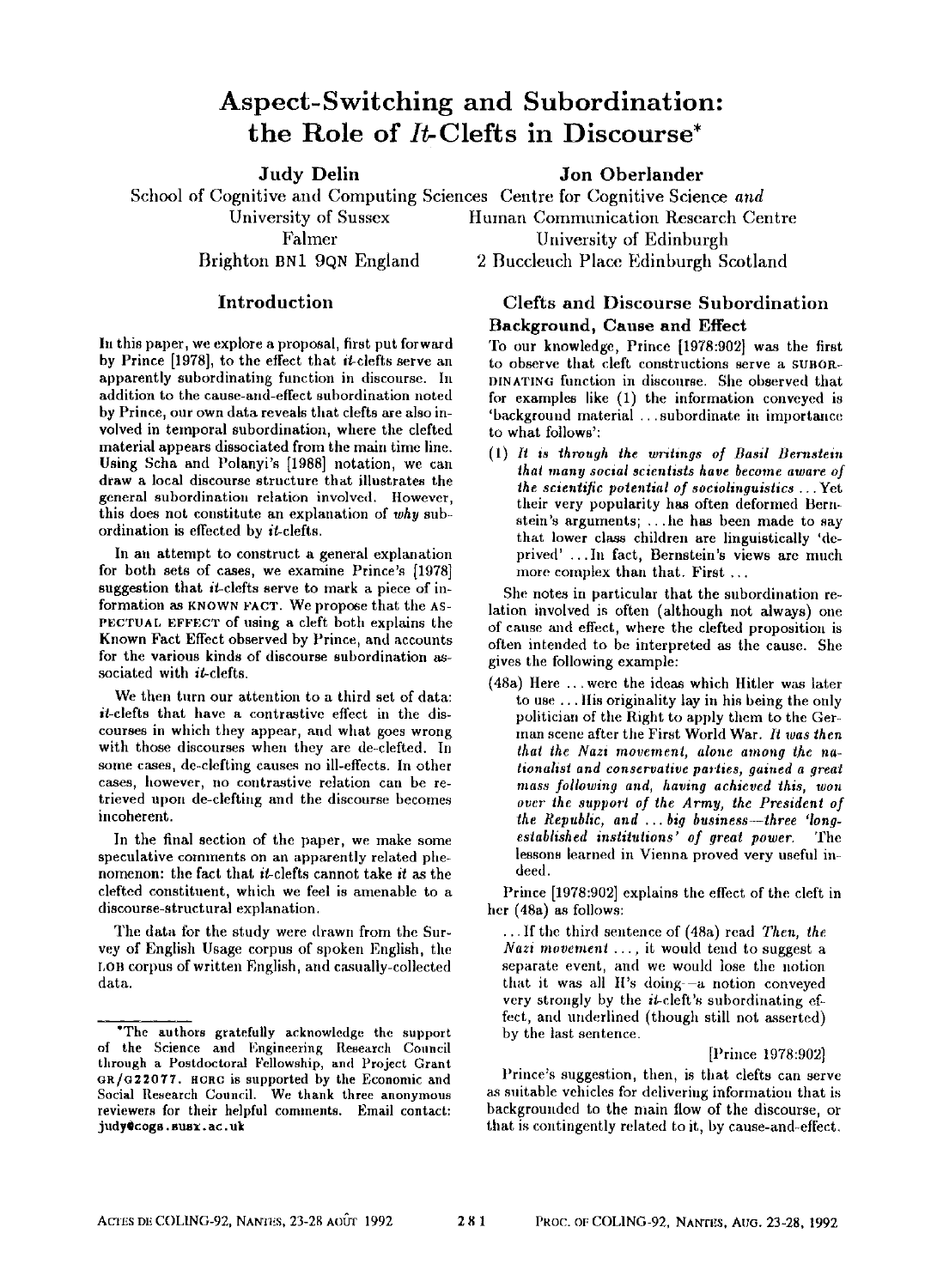### Temporal Regression

In addition to the cause-and-effect relations noted by Prince, our own data reveals a further 'backgrounding' function: the use of clefts for temporal subordination. In  $(2)$ , for example, an *it*-cleft is being used to introduce background information elaborating on the nature of a protagonist in the discourse *(Mr. Butler).* This is done by describing an eventuality that he was involved in at some previous time:

- (2) 1. Mr. Butler, the Home Secretary, decided to meet the challenge of the 'Ban-the-Bomb' demonstrators head-on.
	- 2. Police leave was cancelled
	- 3. and secret plans were prepared.
	- *4. It was Mr. Butler who authoriscd action which ended in 3Y, members of the Committee of 100 being imprisoned.*
	- 5. The Committee's president and his wife were each jailed for a week.

The effect of the cleft is to cause the 'background' information about the anthorisation of action to be interpreted as as occurring *prior* to the events introduced in lines 1-3-the decision, the cancellation of leave, and the preparation of secret plans.

If we look at a de-clefted version of the same discourse, we can see that the temporally subordinating effect of the cleft is removed, creating a rather different effect. The result, (3), has the 'authorisation of action' described in the de-clefted sentence occurring in simple temporal progression from the 'cancellation of police leave'--in other words, *after* the events introduced in lines 1-3:

- (3) 1. Mr. Butler, the Home Secretary, decided to meet the challenge of the 'Ban-the-Bomb' demonstrators head-on.
	- 2. Police leave was cancelled
	- 3. and secret plans were prepared.
	- *4. Mr. Butler authorised action which ended in 3~ members of the Committee of lO0 being imprisoned.*
	- 5. The Committee's president and his wife were each jailed for a week.

#### The Known Fact Effect

Examples such as (1), (48a) and (2) share a property that has been characterised as the KNOWN *FACT* EF-FECT. Prince states:

Their function, or at least one of their functions, is TO MARK A PIECE OF INFORMATION AS FACT, known to some people although not yet known to the intended hearer. Thus they are frequent in historical narrative, or wherever the speaker wishes to indicate that s/he does not wish to take personal responsibility for the truth or originality of the statement being made.

[Prince 1978:899-900]

The cleft can introduce 'new' information to the discourse, while at the same time signalling that the information is to be treated as if it had been there all along. A significant feature, then, is that the



Figure 1: A discourse parse tree for an it-cleft

information must be regarded as not open to conversational negotiation. Delin [1991] proposed that a speaker who uses an it-cleft that conveys new information in the complement is indicating that the information they are communicating did not *originate* with the speaker, and that they are therefore not to be held responsible for its truth value.

This Known Fact account has an intuitive appeal; yet it does not constitute a meehanisable explanation of the role of the cleft in discourse. One possible avenue to such an account would be to exploit Polanyi and Scha's [1988] Linguistic Discourse Model. By adding an appropriate rule to the grammar for discourse constituent units (DCDS), we could represent the cleft as introducing a DCO to be attached as subordinate to the current node, deriving a local discourse parse tree such as that in Figure 1.

Hence, we can represent the proposition conveyed by the cleft sentence as subordinate to the existing discourse structure. But mere representation does not make obvious how the syntactic or semantic features of the cleft are supposed to drive the assignment of discourse structure. Nor is it obvious that such a subordination structure supports the Known Fact Effect. There are plenty of other subordination structures in Polanyi and Scha's framework that don't indicate that a Known Fact reading should be associated with the subordinate elements.

## The Aspectual Effect of the Cleft

What we want at this point is an account which can recruit the syntactic and semantic features of the cleft, to explain the background and regress data that has been observed, feed into the discourse parse process, and explain the Known Fact Effect. The basic proposal we explore here is that it is the aspectual effect of the cleft that provides the required explanation.

#### Aspect ual Class

Following Vendler [1967], much consideration has been given to the "aspectual types" of utterances of English sentences (cf. Hinrichs [1986]; Dowty [1986]; Moens and Steedman [19871). An utterance denotes an eventuality of some type; the aspectual type will determine the relation to other eventualities mentioned in a discourse. Vendler's inventory includes ACTIVITIES, ACCOMPLISHMENTS, ACHEIVE-MENTS and STATES, Bach [1986] takes the space of eventualities to include STATES and NON-STATES; in turn, states consist of DYNAMIC and STATIC states,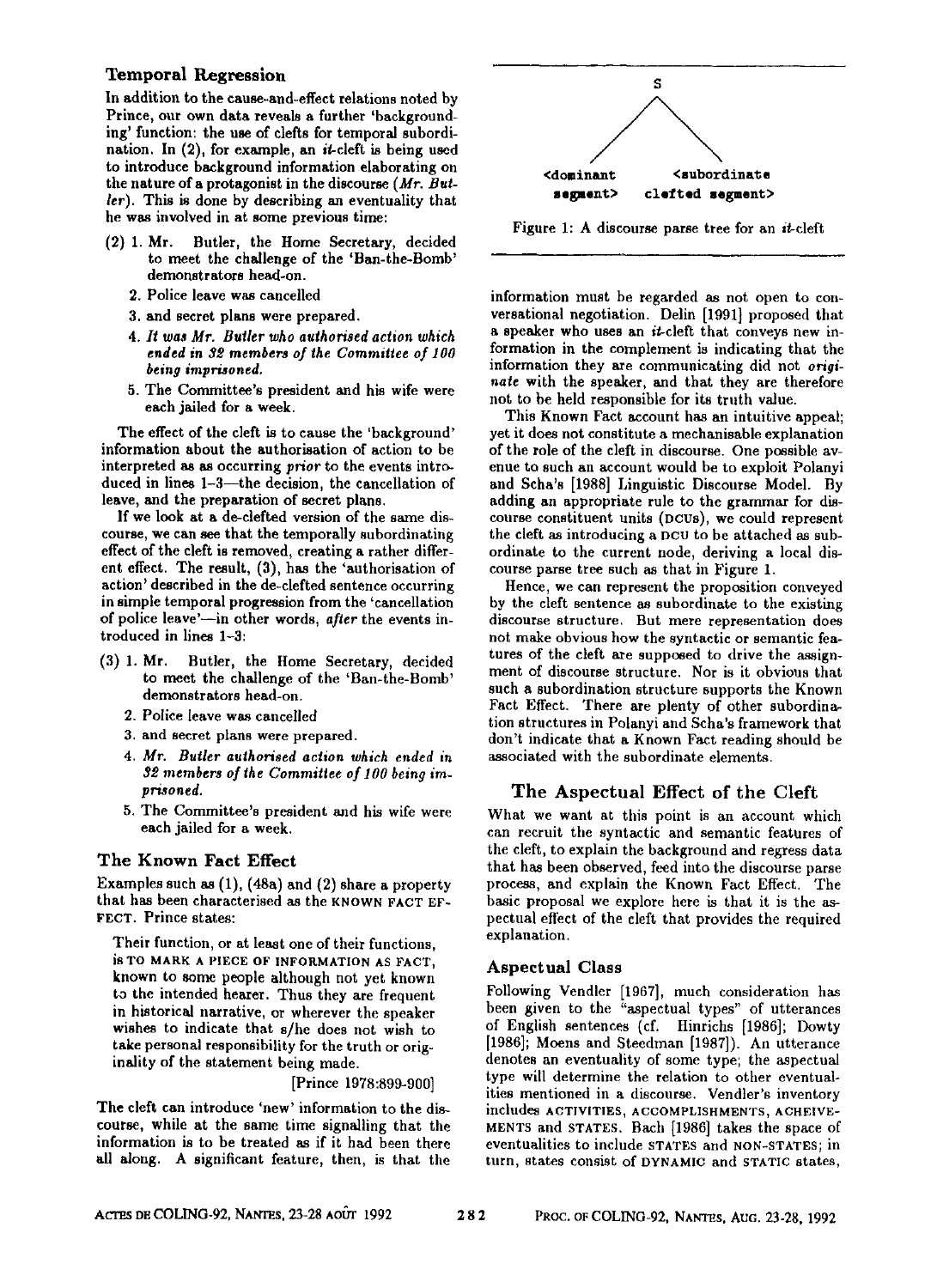while non-states consist of PROCESSES and EVENTS. Events are then either PROTRACTED or MOMENTA-NEOUS; momentaneous events are either HAPPEN-INGS or CULMINATIONS.

For current purposes, the relevant distinction is that between states and non-states; in particular, between states and events. From Bach [1986:6], paradigmatic cases of verb phrases exhibiting this distinction include the following:

States: sit, be drunk, own x, love x

**Events:** build z, walk to Boston, notice, reach the top

The aspectual class of an utterance is typically determined by the aspectual class of the lexical verb, by other elements within the verb phrase, by temporal adverbials with which the verb phrase co-occurs, and by the noun phrase itself. Linguistic context will also influence aspectual class assignment. For example, a verb normally taken to denote a process, such as (4), can form part of a verb phrase deuoting a protracted event, as in  $(5)$ ; and in combination with certain noun phrases, the same verb phrase can form part of a sentence  $(6)$  denoting a habitual state:

(4) ran

- (5) ran to the station
- (6) trains ran to the station

We can now frame the basic proposal we wish to discuss: it-cleft sentences are stative; the presence of the copular in the cleft head ensures this. We can thus view a cleft as a function taking either nonstate-expressions or state-expressions as input, and returning state-expressions as output. (Ta) and (8a) denote an event and a state respectively; but both (Tb) and (8b) denote states.

- (7) a. Victoria found the body.
	- b. It was Victoria who found the hody.
- (8) a. Victoria knew the killer's identity.
- b. It was Victoria who knew the killer's identity.

#### Temporal Overlap

Consider now theories which attempt to derive the temporal structure of discourse from the syntactic structures of a sequence of input sentences. In the framework of discourse representation theory, work by Partee [1984], Kamp and Rohrer [1983] and Hinrichs [1986] has indicated that it is possible to exploit Reichenbach's [1947] notions of speech-time, eventtime, and reference-time to drive a process which will add temporal constraints to a discourse representation structure  $(DRS).<sup>1</sup>$ 

In particular, in past tense narrative, simple eventexpressions are taken to locate an event at an eventtime corresponding to the existing reference-time, and, in addition, to update the reference-time to a point 'just after' that reference-time. This new time wil! constitute the reference-time for the location of the next input expression. By contrast, stateexpressions firstly locate the state as *overlapping* the

existing reference-time; and secondly do *not* update that reference time. Hence, the next input expression (denoting event or state) will be evaluated with respect to the same reference time again. In this way, DRS construction can encode the relative temporal locations of the various eventualities. In general, one can say that simple event-expressions 'move a narrative along', while simple state-expressions leave it where it is. More complex expressions, containing temporal adverbials and perfective or progressive aspect, require some complication in the DRSconstruction rules. Take an example like (9):

(9) John met Mary in town. She had broken her leg, but looked well in spite of it.

The use of the past perfect can be taken to either introduce a flashback sequence, with a set of 'secondary reference points' (as in Kamp and Rohrer [1983:260]), or else to turn an event expression into an expression denoting the consequent state of an earlier occurrence of the contained event (adapting the somewhat different analysis in Moens and Steedman  $[1987:4]$ ). Assuming the DRT account of states in general, we would say here that the consequent state (of Mary having a broken leg) overlapped with the existing reference time (associated with the event of John meeting Mary); the earlier occurrence of an event (of Mary breaking her leg) being inferrable from the perfective description of the leg-breakage.

The DRT notion of temporal overlap is a permissive relation; in a case like (10), we can follow a pair of event-expressions with various state-expressions, all of which DRT would say denote states which overlap the event already introduced.

- (10) Someone stole Victoria's car on Friday; they wrecked it.
	- a. She was very attached to it.
	- b. She was very annoyed.
	- c. It was unlocked.

In fact, we would want to say that Victoria was attached to the car *before* (and perhaps not after) it was wrecked; that sbe was annoyed *after* (and probably not before) it was wrecked; and that its being unlocked fully overlapped the stealing and wrecking. Arguably, we can view the states in (10a-c) as providing respectively some background, a result and an explanation for the events in  $(10)$ .

One approach to representing states is to represent them via intervals of time, bounded by (artefactual) begin-events and end-events. Such an approach is adopted, for example, in Kowalski and Sergot's [1986] Event Calculus. In discourse, of course, it is not always possible to find explicit reference to anch beginnings and endings. Whilst not advocating such a reductivc approach to states here, we note that in some cases, such as the resultant state in (10b) or the perfect state in (9), the event which initiated that state may be explicitly mentioned. In other cases, such as the background in (10a) and the explanation in (10c), the event which lead to the state may be only implicit. 2

<sup>&</sup>lt;sup>1</sup>We do not wish to maintain that a reference-time based account is the best that can be provided. It is, however, a convenient representational tool.

 $^{2}$ Capturing these differences in a DRT-based theory of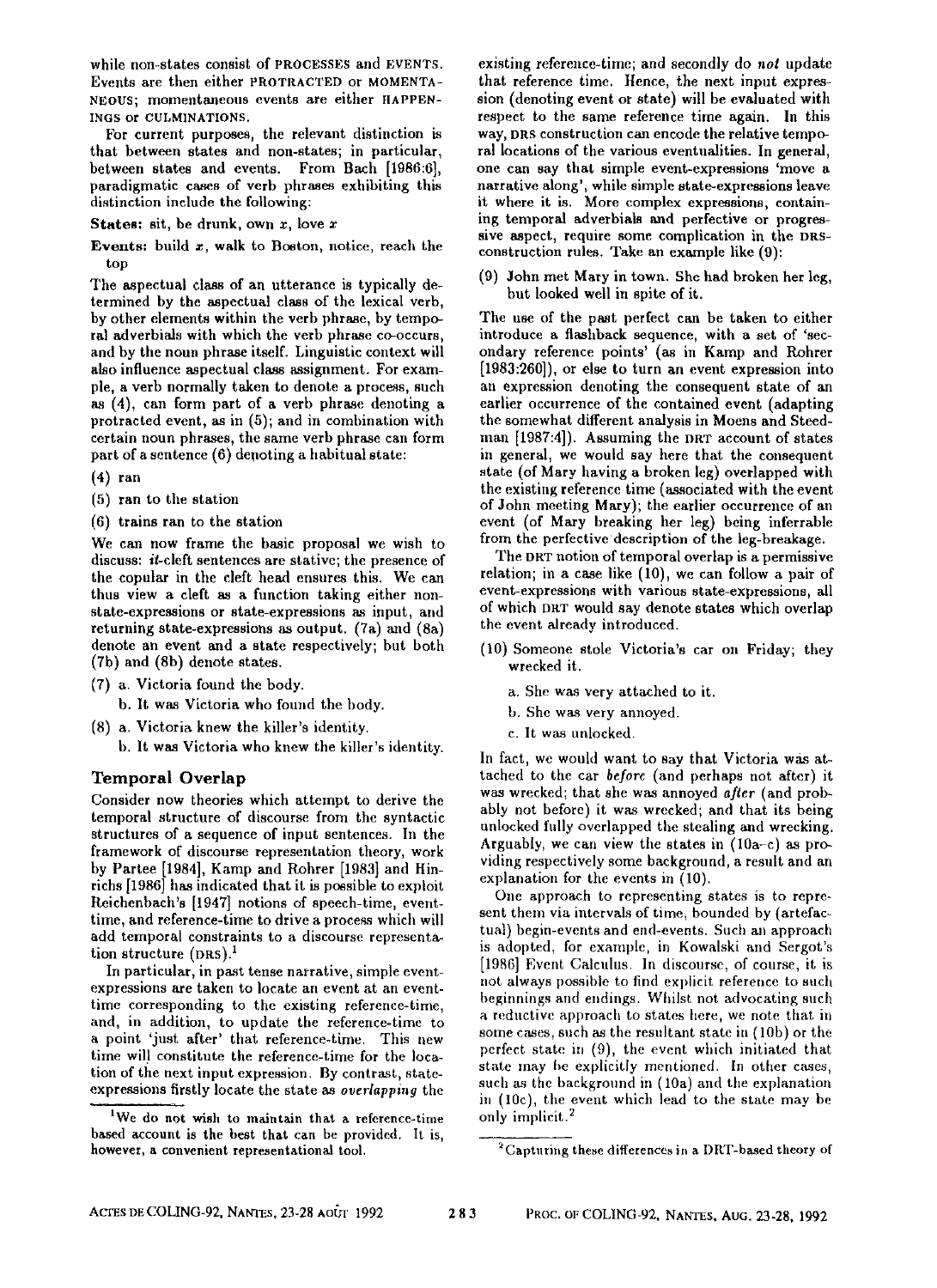#### Explaining the Data

Now, consider the use of clefts as state-denoting expressions. We would suggest that, in this respect, they be treated like the others we have considered. We can say that clefts will denote states which:

- 1. Overlap with the existing reference time
- 2. Do not update that reference time
- 3. Have been initiated by some event, which may be either explicit or implicit.

These facts arise directly from the aspectual type of the cleft; in turn, they directly account both for Prince's observations, and our own. Recall examples (1), (48a) and (2). In the first ease, the information about Basil Bernstein's influence is presented via a cleft. Hence, it is presented as a state, overlapping **with** any previously established time. There is no update to the reference time; hence the information that follows it temporally overlaps with it as well. What event brought about the influential status of Bernstein's writings is not specified. Thus, Bernstein's influence is indeed, as Prince suggests, background to what follows; this is a ease of background, like (19a).

In Prince's (48a), the timing of the Nazi movement's gathering of mass support is presented via a cleft identifying it as the time of llitler's application of various ideas. Hence, the information about the timing is presented via a state---that of having gathered mass support. In this case, on the DRT analysis, the state overlaps with a reference-time 'just after' IIitler's application of the ideas. Again, the state does not itself update the reference time for the next sentence, so what follows overlaps with the state. What event brought about the state of mass support is clear from the context: it is in fact Hitler's application of the ideas, mentioned in the previous sentence. Thus, this would be a case of result, like (10b); Prince's suggestion of a causal relation is entirely compatible with this.

Finally, Mr Butler's authorisation of various actions is presented via a cleft (example (2)). Hence, **we** have a state of Mr Butler~of having authorised action-and this state overlaps the reference-time established by the previous sentence. The state does not update the reference-time, and so the subsequent sentence overlaps with this state. Here, the **event** which brought about the state of Mr Butler is clearly his authorisation of action. It must have initiated the state, so it lies before the current referenee time; but we cannot totally order it with respect to the reference-times from the previous sentences of the discourse. This explains why there is a feeling of "temporal regression' and the associated removal from the main time-line; further world knowledge would be required to find the actual relative locatron of Mr Butler's action.

The reason de-elefting seenm to disrupt the meaning of the discourse lies in the fact that it can, as here, convert a state-expression back into an eventexpression. This then gives the impression that

the speaker-writer is introducing a new event into the discourse and updating it in the relevant ways; whereas in the clefted versions, any events introduced by the state itself are either implicit, or identifiable in the previous context. Safe de-clefting must therefore involve the preservation of the stative aspect of the relevant cleft sentence; replacement with a perfect de-clefted sentence should normally suffice. Note that where the de-clefted sentence is already stative, de-clefting should not disrupt the coherence of the narrative so severely.

## Explaining the Known Fact Effect

We have indicated that the discourse subordination effect of clefts can be traced to their aspectual class. This suggests that we can correlate the syntactic construction with a semantic feature, and that this feature could therefore be recruited by a discourse parsing mechanism, such as the Linguistic Discourse Model proposed by Seha and Polanyi [1988].

As we noted earlier, Prince [1978] proposed that what the various clefts had in common was that they marked a piece of information as fact, known to some people, but not necessarily to the hearer. By indicating that they do not accept responsibility for the truth of the statement, the speaker at once denies that they are the 'informational origin', and makes it clear that the validity of the statement is nonnegotiable.

We would like to suggest that the aspectual effect of the cleft can explain the Known Fact Effect, in the following way. On one interpretation of Grice's [1975:46] Maxim of Quality, we can say that a considerate speaker's explicit commitments must bc supported by adequate evidence, but that their implicit implicatures need not be, so long as the speaker does not actually believe the implicatures to be false. In the discourses we have discussed, each piece of information the speaker wishes to convey can be transmitted via either an event-expression or a state-expression. When the speaker uses an event expression, they are explicitly introducing a new referential element to the discourse: an event. Let us say that speakers are 'responsible' for explicit introductions only. Now, when a speaker uses a state expression, they do two things: they *explicitly* introduce a state to the discourse, and they also *implicitly*  refer to two further events; the beginning and ending of that state. But the speaker is not responsible for those events, because they have chosen to use a construction which leaves the events merely inferrable, or locatable in the previous discourse context.

Lascarides and Oberlander [1992] suggest that if there is no 'explicit' indication of where a state starts--via the mention of causes or the use of temporal adverbials-then the start of the state is assumed to be irrelevant. Here we may gloss 'irrelevant' as: unknown, unknowable or simply to be taken for granted. Thus, conversely, if the speaker deems the start of the state to be irrelevant to the discourse in this sense, then they can use a simple state-expregsion. This makes a cleft a natural choice for a speaker who wishes simply to assert that an eventuality is current at the reference-time, without

discourse would, of course, require additional theoretical apparatus; cf. Lascarides and Asher [1991].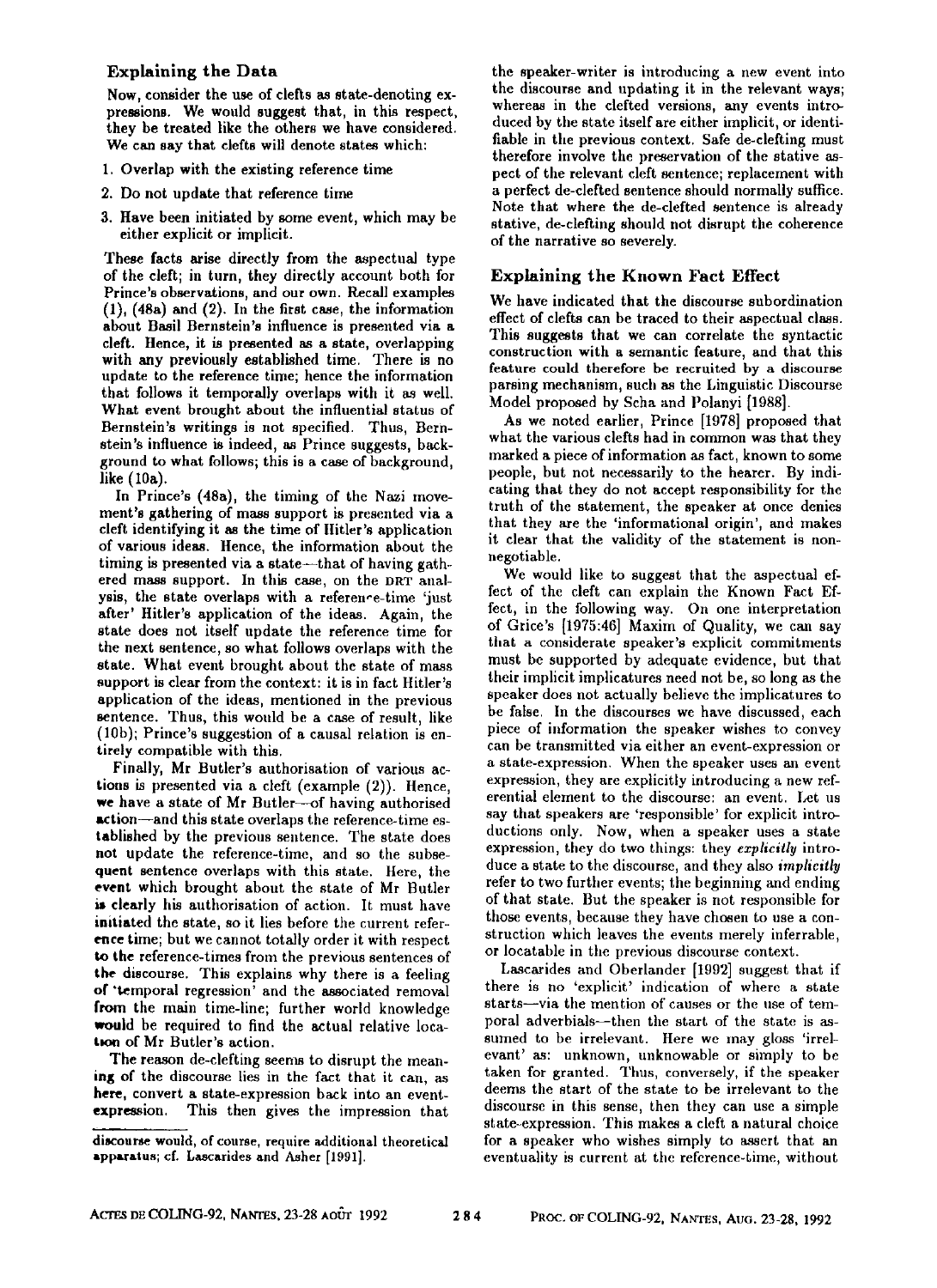indicating anything further about it. So clefts can deliver information which might otherwise have been stated earlier without disrupting the flow of the discourse (of. Polanyi's [1986:85-87] 'true starts'); and they can also deliver information without generating responsibility for an initiating event whose location may be unknown, unknowable or simply to be taken for granted. The former type might be assimilated to what Prince [1978] has termed STRESSED-FOCUS  $it$ -clefts, and the latter to her INFORMATIVE-PRESUPPOSITION clefts.

#### Clefts and Contrast

The observation that the cleft initiates a subordinate discourse segment also provides us with a potential explanation for a further set of data, namely those clefts which play a contrastive role in discourse.<sup>3</sup> Contrast (cf. Lyons [1977], Werth [1984] for a discussion) can be described as relationship of opposition or comparison between two (or more) discourse elements that operates on the basis of some predicate.<sup>4</sup> For example, in the following case a contrast holds between the cleft head element *the angel* and a preceding element, *Boaz,* with respect to the predicate *use this form of greeting:* 

(11) To this the reply is given that from the verse dealing with Boaz there is no proof of divine approval, only that Boaz used this form of greeting. But in the second verse *it is the angel that uses this form of greeting* and hence there is evidence of divine approval.

It is important to note that the contrastive relationship has two distinct components: the two (or more) coutrastive elements themselves, and the semantic content relating those elements, thereby allowing the contrast to take place. In (11), for example, the relating semantic content is easy to find, since it is explicitly stated twice in a way that allows the commonality between the contrast-supporting predicates to be retrieved inunediately *(used this form of greeting ... uses this form of greetiug).* In other cases, however, the relating semantic content is not so simple: understanding the contrast between *doubling the selling space to 700 square feet* and *the newfixturcs and fittings* in (12), for example, requires a contrastive relation to be constructed out of the non-identical content of the predicates *be the greatest e~:pcnse* and *be costly:* 

(12) Doubling the selling space to 700 square feet was not to be the greatest expense. It was the new *fixtures and fittings to fill this space that would be costly.* 

A similar effect can be observed in (13), in which a contrast takes place between the cleft head element *the lady who obliges* and the antecedent *a aice* 

*old-fashioned housemaid* in tile following advice to visitors to grand homes:

(13) Quite a few of you have asked about tipping, and these days problems can arise. A nice oldfashioned housemaid, labelled by cap and apron, is easy enough; when you leave you will give her your little present as a thankyou for looking after you. *It is the 'lady who obliges' thai can confound you;* on that point, the simplest way is to quietly consult your hostess.

The contrast here operates on the basis of reader perceiving the relationship between the two predicates *easy enough* and *can confound yon.* The inferrable predicate for the contrast is therefore something like *ease of tipping,* and the actual predicates that appear serve to range the two elements--the *housemaid* and the *lady who obliges*—at opposite ends of a scale of ease and difficulty:

(14) Quite a few of you have asked about tipping, and these days problems can arise. A nice oldfashioned housemaid, labelled by cap and apron, is easy enough; when yon leave you will give her your little prczent as a thankyou for looking after you. *The "lady who obliges' can confound you;* on that point, the simplest way is to quietly consult your hostess.

We would suggest that it is in these more difficult cases, where the contrast-supporting semantic relation is less obvious, or where the contrastive antecedent is less accessible in some other way (for example, in terms of its embeddedness within the structure of the discourse) that the cleft comes into its own. Evidence for this comes from the fact that de-clefting in the simpler cases such as (15) does not cause loss of coherence:

(15) To this the reply is given that from the verse dealing with lloaz there is no proof of divine approval, only that Boaz used this form of greeting. But in the second verse the angel uses this form *of greeting* and hence there is evidence of divine approval.

In other eases, however, de-clefting has more disruptive effects. While contrast is successfully established by the cleft in  $(12)$ , the de-cleft version, shown in (16), is much less acceptable:

 $(16)$  ?Doubling the selling space to 700 square feet was not to be the greatest expense. The new fix*tures and fittings to fill this space would be costly.* 

What is happening in the de-clefted cases in order to disrupt the retrieval of the relationship along which the contrast takes place? In our discussion of subordination above, we observed that de-clefting gives the impression that the speaker-writer is introducing a new event into the discourse, while in the clefted versions, any events introduced by the state itself are either implicit, or identifiable in the previous context. In the same way, in the contrast cases, the loss of the cleft causes the content of the de-cleft to be interpreted as a new and distinct thematic development. In this way, the de-clefted information fails to identify with information already in

<sup>&</sup>lt;sup>3</sup>As noted above, while we would hesitate to make a complete assimilation between the two classes, contrastive clefts seem to fall into the class that Prince [1978] terms STRESSED-FOOUS it-clefts.

The notion that relations of contrast and other kinds of coherence are supported by inferrable SCALES (cf. Hirschberg [1985], Ward [1985]) would also be a useful one for this analysis.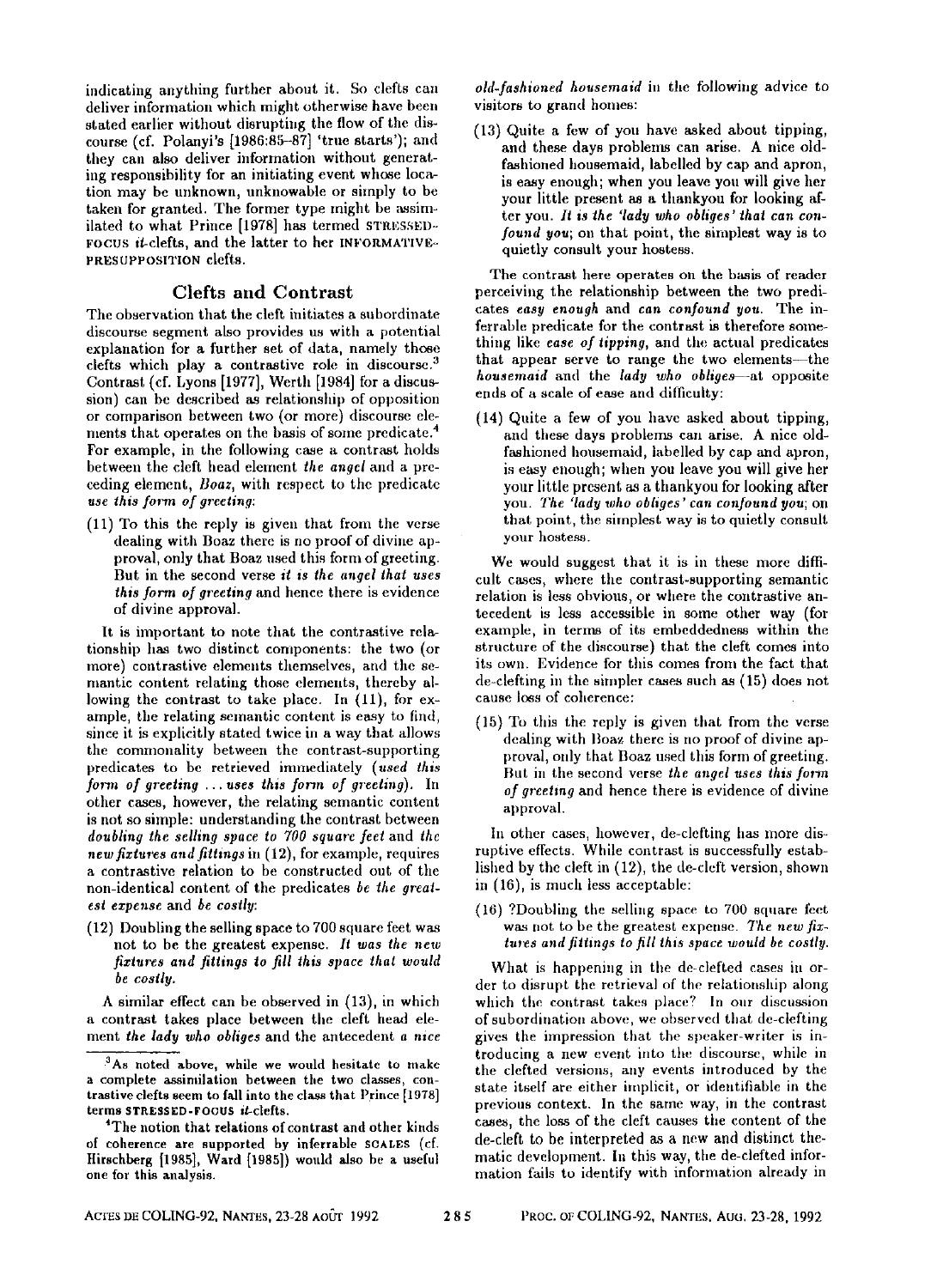the previous context. Because of this, the identification of the contrastive antecedent, and the semantic information linking it to the current proposition, are not retrieved. In situations where this relationship is not made clear by means other than the cleft (and it can be effected by intonation, or through the availability of an obvious and immediately-preceding antecedent--we do not suggest that clefts are unique in their contrasting function) the reader's default will be to introduce a new eventuality into the discourse, probably (in the absence of other signals) as a coordination in the discourse structure. In this way, the information upon which the contrast depends--that the proposition is to be seen as an elaboration on existing content-is not preserved.

#### Comments and Conclusions

In this paper, we have tried to show that various apparently unrelated aspects of it-cleft function- subordination, the Known Fact Effect, and the facts surrounding contrast--can be explained in terms of the fact that it-clefts perform a 'stativizing' function. It is as well at this point, however, to sound a cautionary note. We have not yet examined in full thoee cases where de-elefting leaves a state-expression. The prediction is that these cases should not seem as bad as when de-clefting reveals an event-expression, but we have not yet tested the prediction.

A related issue which ought to be amenable to a pragmatic explanation is the unacceptability of it as clefted constituent.<sup>5</sup> It-clefts (and wh-clefts, for that matter) cannot take *it as* clefted constituent:

 $(17)$  <sup>\*</sup>It is it that John has decided he wants.

The alternative forms with *this* and *that,* however, are acceptable:

(18) It is this/that that John has decided he wants.

The restriction on if cannot be accounted for by a simple restriction on pronouns in cleft head position, as personal pronouns can appear.<sup>6</sup> An obvious, but incorrect, explanation would be that *it* is the unstressed variant of *that* (cf. for example Declerck [1988:14], following Kuroda [1968]), and so cannot appear in the cleft's 'stressed' position. However, we know that it-clefts regularly appear with no stress on the head constituent (cf. Delin [1989] for an analysis); it also appears that *it* is in any case stressable, as the following (attested) data shows:

(19) S: Judy, is there any more soap?

**J:** If yon look in the basket there's that purple one

S: I thought you were drying some out on the

window. What happened to IT? J: That's it S: Oh, so it is

A second plausible explanation may be that it, unique among the pronouns, has no contrastive reading (el. Werth [1984:134]). A contrastive function, however, does not appear to be obligatory for itclefts anyway, as Declerck [1988] among others points out.  $It-clefts$  are frequently found with old, noncontrastive, anaphoric information in the clefted constituent:

(20) A: Joe Wright you mean

B: Yes yes

A: I thought it was old Joe Wright who'd walked in at FIRST

and Prince's [1978:898] written example:

(21) It was also during these centuries that a vast internal migration.., from the south northwards took place, a process no less momentous than the Amhara expansion southwards during the last part of the 19th century

A possible explanation for it-lessness in it-clefts may be found in work by Linde [1979], who relates the alternation of it and *thai* to the 'in focus' status of the referent in relation to the structure of the discourse. In her study of subjects' descriptions of their apartments, she notes that it is preferred for 'reference within the discourse node in focus', which Linde takes to be a continuation of a segment of discourse describing the same room in the apartment. *That is*  used for reference within the discourse node in focus only when there is some contrast to a preceding node; most of the time, *that* is used for transitions between nodes.That is, when a room is being described, a second room may be described as *leading off lhat. That*  therefore tends to mark progressions from one node to the next. Can we therefore expect the it-lessness of it-clefts to relate to their position in the discourse structure? That is, do it-clefts appear *only* in these node-transition situations, and not in the positions of same-node reference? We would expect that an exploration of the lack of it in clefts along these lines might be fruitful.

#### References

- Bach, E. [1986] The algebra of events. *Linguistics and Philosophy,* 9, 5-16.
- Ball, Catherine N. [1991] *The Historical Development of the lt.Clett.* PhD Dissertation, Department of Linguistics, University of Pennsylvania.
- Declerck, R. [1988] *Studies on: Copular Sentences, Cle]ts, and Pseudo.Clefts.* Volume 5, Series C Linguistica, Leuven University Press/Foris Publications.
- Delin, J. [1989] *Cle# Constructions in Discourse.* PhD Thesis No. 34, Centre for Cognitive Science, University of Edinburgh.
- Delin, J. [1991] Presupposition, It-Clefts, and Discourse. Proceedings of the ESPRIT Workshop on Discourse Coherence, University of Edinburgh, April.
- Dowty, D. [1986] The effects of aspectual class on the temporal structure of discourse: semantics or pragmattes? *Linguistics and Philosophy,* 9, 37-61.

 ${}^{5}$ Ball (p.c.) has pointed out that it is not acceptable as complement of a copular sentence whose subject is it in any case: e.g. *\*it's it vs. that's it.* 

SBall [1991] and p.c., in her study of the development **of the** it-cleft from Old English to Late Modern English, finds no occurrences of *it* in focus position either in the modern-day it-cleft or in any of its ancestors. This is in spite of the fact that the paradigm of personal pronouns **in** focus position can be considered complete around the 15th century, with objective case pronouns (e.g. *it was me)* appearing in the 16th (Ball [1991:274]).